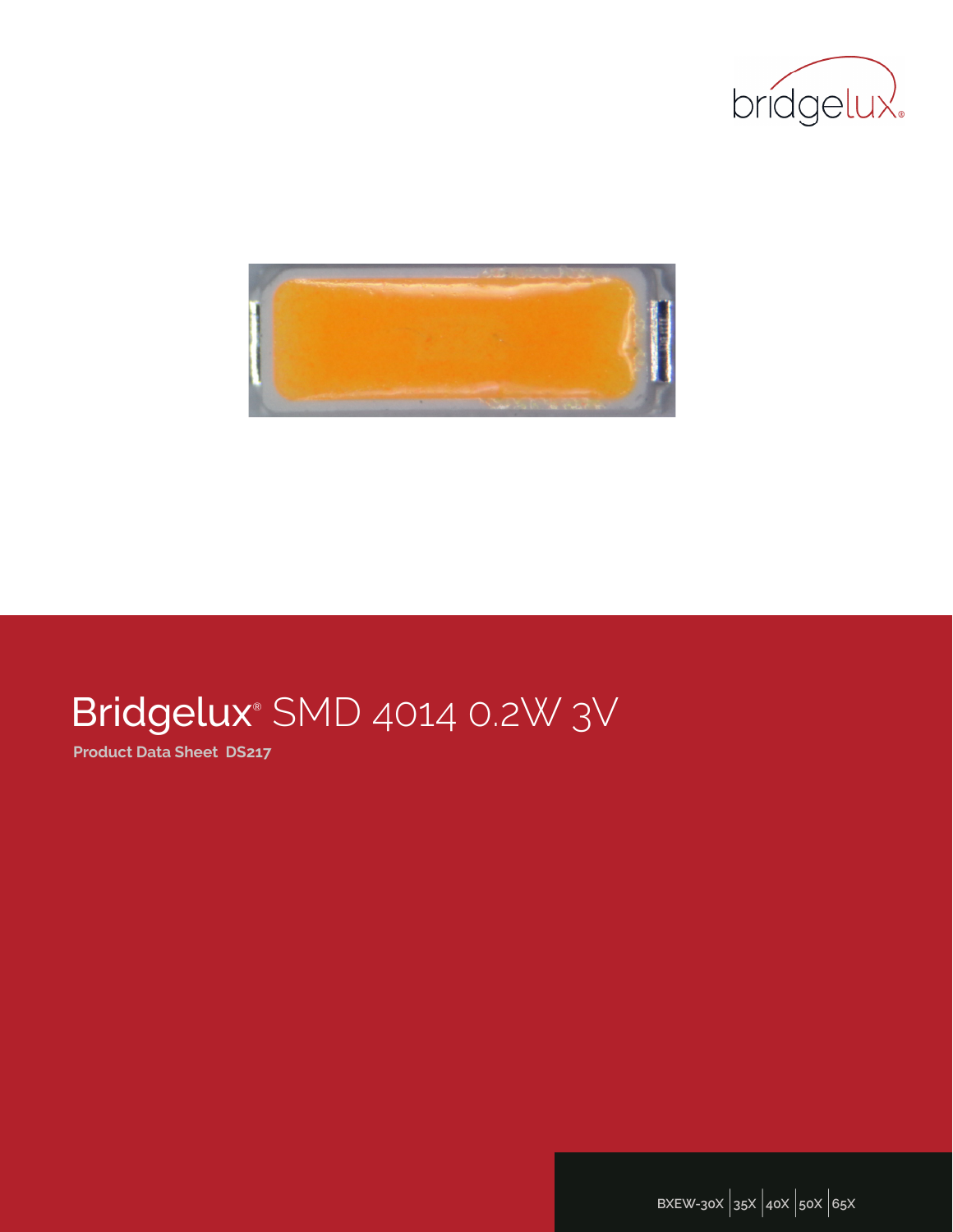# SMD 4014



## Introduction

The Bridgelux SMD 4014 low power LED has high efficacy. With its broad lumen coverage and wide range of CCT options, the SMD 4014 provides unparalleled design-in flexibility for indoor lighting applications. The SMD 4014 is ideal as a drop-in replacement for emitters with an industry standard 4.0mm x 1.4mm footprint. →<br>• Solid Strand Responsive<br>Strand Strand Control Strand Control Strand<br>Franch Strand Control Control Control Control Control Control Compliant with e<br>• Compliant with e<br>• Design flexibility

#### **Features**

- Industry-standard 4014 footprint
- 9 bin color control enables tight color control
- Enables 3- and 5-step MacAdam ellipse custom binning kits
- RoHS compliant and lead free
- Multiple CCT configurations for a wide range of lighting applications

#### **Benefits**

- Lower operating and manufacturing cost
- Ease of design and rapid go-to-market
- Uniform, consistent white light
- Reliable and constant white point
- Compliant with environmental standards
- · Design flexibility

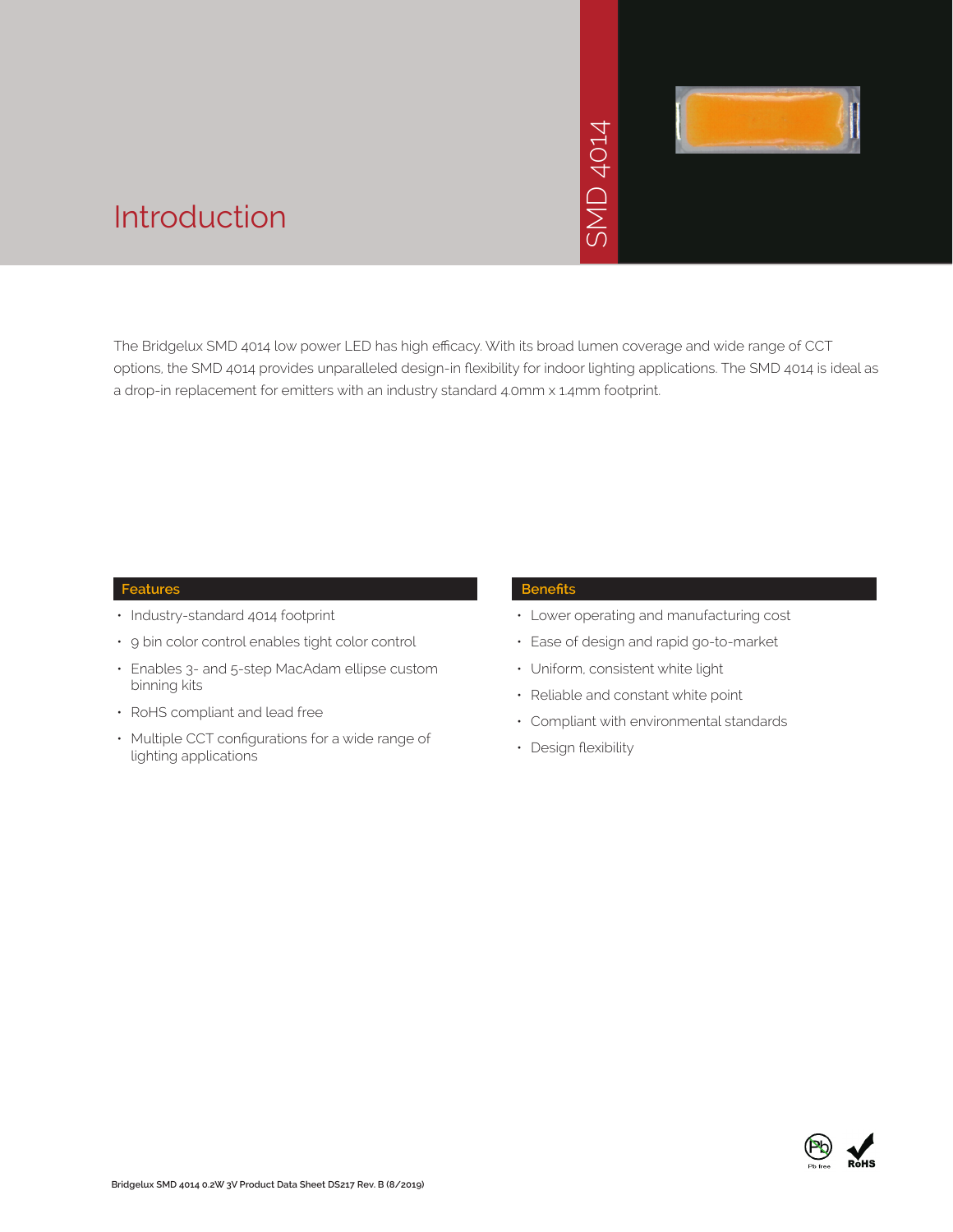## **Contents**

| Product Feature Map               | $\overline{c}$ |
|-----------------------------------|----------------|
| Product Nomenclature              | $\overline{c}$ |
| <b>Product Test Conditions</b>    | $\overline{c}$ |
| <b>Product Selection Guide</b>    | 3              |
| <b>Electrical Characteristics</b> | $\overline{4}$ |
| Absolute Maximum Ratings          | 5              |
| <b>Product Bin Definitions</b>    | 6              |
| Performance Curves                | 9              |
| <b>Typical Radiation Pattern</b>  | 12             |
| Typical Color Spectrum            | 13             |
| <b>Mechanical Dimensions</b>      | 14             |
| Reliability                       | 15             |
| Reflowing Characteristics         | 16             |
| Packaging                         | 17             |
| Design Resources                  | 19             |
| Precautions                       | 19             |
| <b>Disclaimers</b>                | 19             |
| About Bridgelux                   | 20             |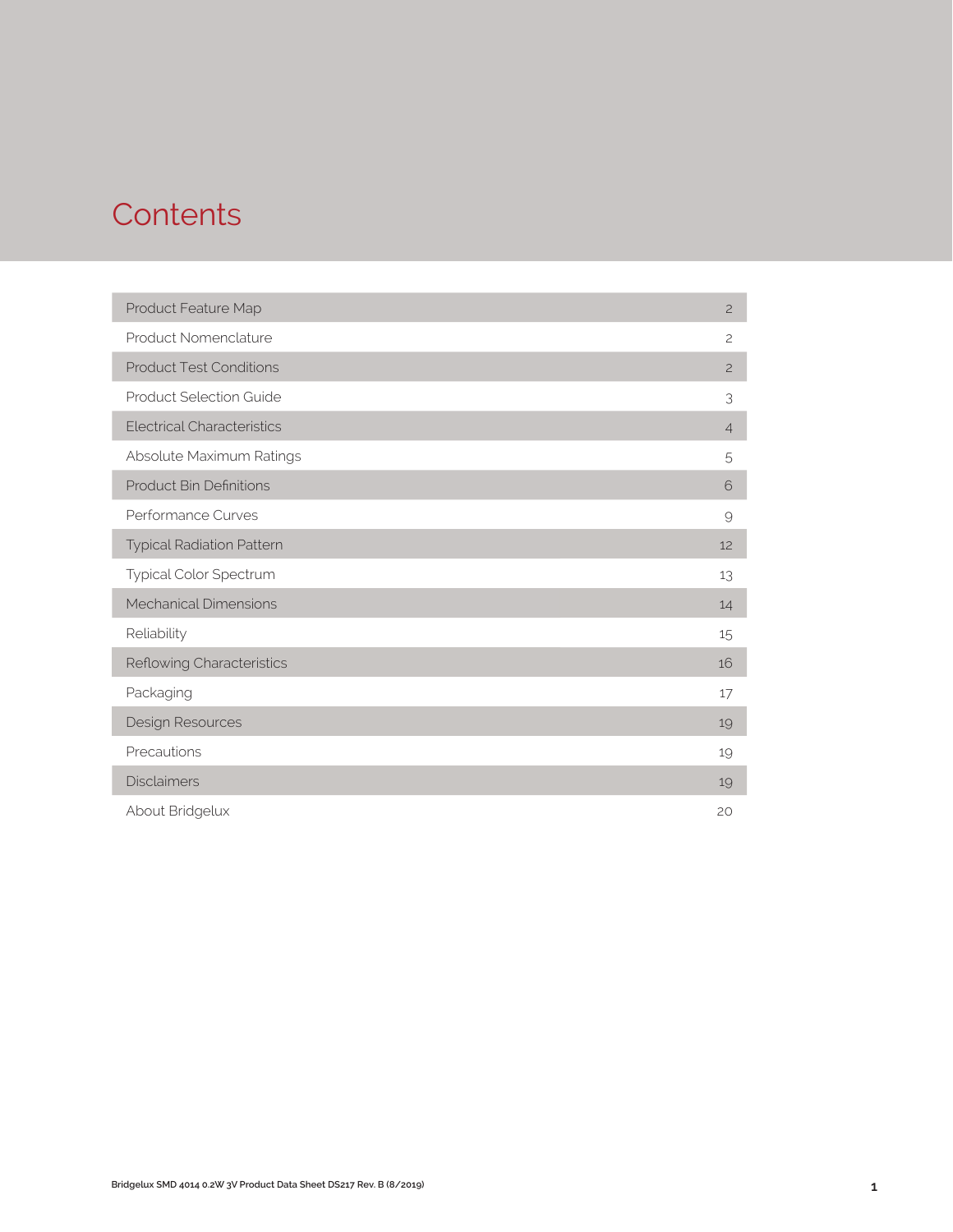## Product Feature Map

Bridgelux SMD LED products come in industry standard package sizes and follow ANSI binning standards. These LEDs are optimized for cost and performance, helping to ensure highly competitive system lumen per dollar performance while addressing the stringent efficacy and reliability standards required for modern lighting applications.





#### **Product Test Conditions**

Bridgelux SMD 4014 LEDs are tested and binned with a 10ms pulse of 60mA at T<sub>j</sub> (junction temperature)=T<sub>sp</sub> (solder point temperature) =25°C. Forward Voltage 、,Luminous flux and color are binned at a Tj=Tsp=25°C.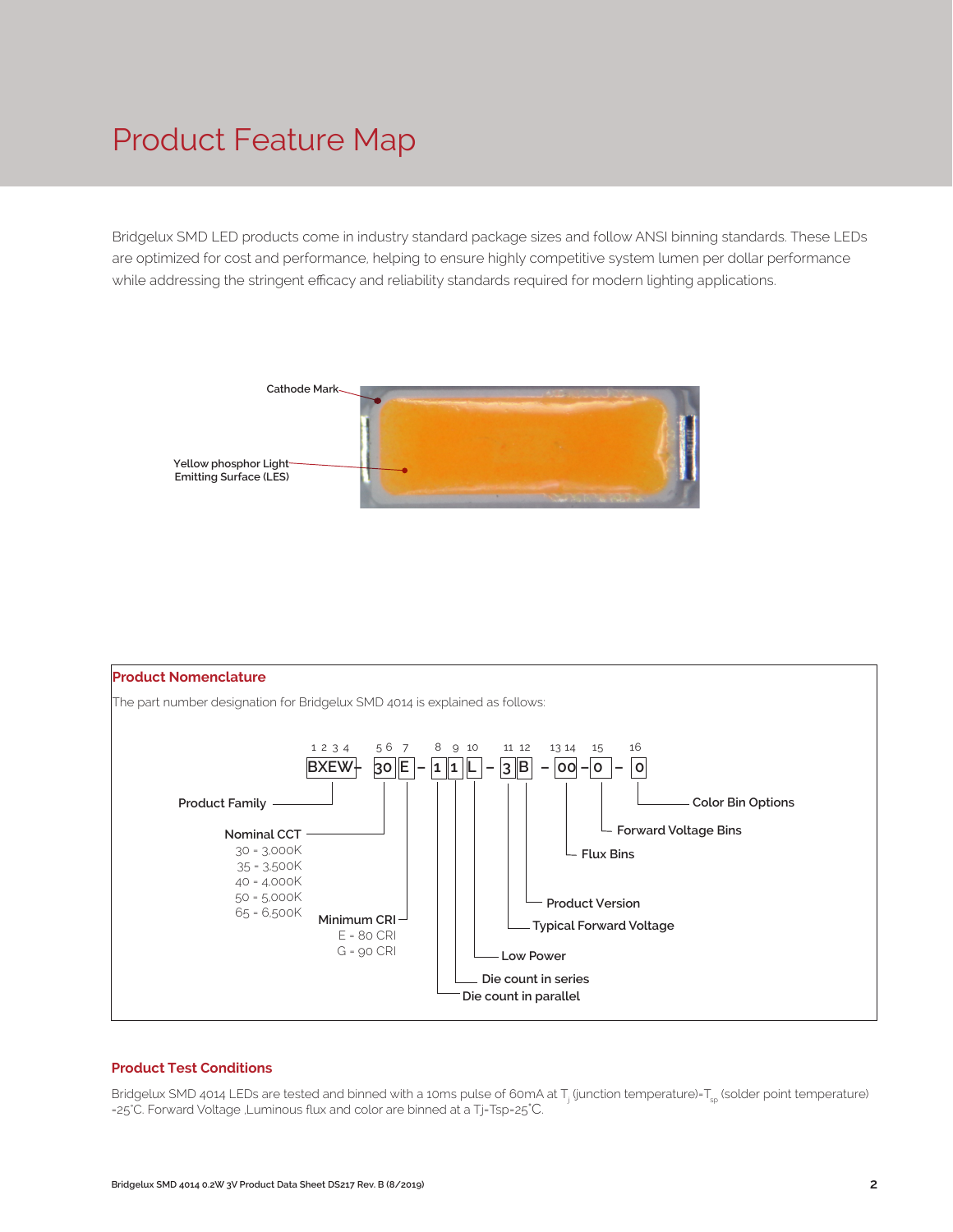## Product Selection Guide

The following product configurations are available:

| Part Number <sup>1,6</sup> | <b>Nominal</b><br>Nominal CCT <sup>2</sup><br>CRI3.5<br><b>Drive Current</b> |    |      | Forward Voltage <sup>4.5</sup><br>(V) |                |            | <b>Typical Power</b> | <b>Typical Efficacy</b> |               |
|----------------------------|------------------------------------------------------------------------------|----|------|---------------------------------------|----------------|------------|----------------------|-------------------------|---------------|
|                            | (K)                                                                          |    | (mA) | <b>Min</b>                            | <b>Typical</b> | <b>Max</b> | Flux $(lm)^{4.5}$    | (W)                     | $\frac{1}{2}$ |
| BXEW-30E-11L-3B-00-0-0     | 3000                                                                         | 80 | 60   | 2.7                                   | 2.9            | 3.2        | 28.5                 | O.2                     | 164           |
| BXEW-30G-11L-3B-00-0-0     | 3000                                                                         | 90 | 60   | 2.7                                   | 2.9            | 3.2        | 25.0                 | O.2                     | 144           |
| BXEW-35E-11L-3B-00-0-0     | 3500                                                                         | 80 | 60   | 2.7                                   | 2.9            | 3.2        | 28.5                 | O.2                     | 164           |
| BXEW-35G-11L-3B-00-0-0     | 3500                                                                         | 90 | 60   | 2.7                                   | 2.9            | 3.2        | 25.0                 | O.2                     | 144           |
| BXEW-40E-11L-3B-00-0-0     | 4000                                                                         | 80 | 60   | 2.7                                   | 2.9            | 3.2        | 30.8                 | O.2                     | 177           |
| BXEW-40G-11L-3B-00-0-0     | 4000                                                                         | 90 | 60   | 2.7                                   | 2.9            | 3.2        | 27.0                 | O.2                     | 155           |
| BXEW-50E-11L-3B-00-0-0     | 5000                                                                         | 80 | 60   | 2.7                                   | 2.9            | 3.2        | 30.8                 | O.2                     | 177           |
| BXEW-50G-11L-3B-00-0-0     | 5000                                                                         | 90 | 60   | 2.7                                   | 2.9            | 3.2        | 27.0                 | O.2                     | 155           |
| BXEW-65E-11L-3B-00-0-0     | 6500                                                                         | 80 | 60   | 2.7                                   | 2.9            | 3.2        | 30.8                 | O.2                     | 177           |
| BXEW-65G-11L-3B-00-0-0     | 6500                                                                         | 90 | 60   | 2.7                                   | 2.9            | 3.2        | 27.0                 | O.2                     | 155           |

#### **Table 1:** Selection Guide, Pulsed Measurement Data at 60mA (T<sub>j</sub>=T<sub>sp</sub>=25°C)

## **Table 2:** Selection Guide, Pulsed Test Performance (T<sub>sp</sub> = 85°C)<sup>78</sup>

| Part Number <sup>1,6</sup> | Nominal CCT <sup>2</sup> | CRI3.5 | <b>Nominal</b><br><b>Drive Current</b> |      | Forward Voltage <sup>4.5</sup><br>(V) |     | <b>Typical Pulsed</b>    | <b>Typical Power</b> | <b>Typical Efficacy</b> |
|----------------------------|--------------------------|--------|----------------------------------------|------|---------------------------------------|-----|--------------------------|----------------------|-------------------------|
|                            | (K)                      |        | (mA)                                   | Min. | <b>Typical</b>                        | Max | Flux (Im) <sup>4.5</sup> | (W)                  | $\frac{1}{2}$           |
| BXEW-30E-11L-3B-00-0-0     | 3000                     | 80     | 60                                     | 2.6  | 2.8                                   | 3.1 | 26.0                     | O.2                  | 152                     |
| BXEW-30G-11L-3B-00-0-0     | 3000                     | 90     | 60                                     | 2.6  | 2.8                                   | 3.1 | 22.5                     | O.2                  | 132                     |
| BXEW-35E-11L-3B-00-0-0     | 3500                     | 80     | 60                                     | 2.6  | 2.8                                   | 3.1 | 26.0                     | O.2                  | 152                     |
| BXEW-35G-11L-3B-00-0-0     | 3500                     | 90     | 60                                     | 2.6  | 2.8                                   | 3.1 | 22.5                     | O.2                  | 132                     |
| BXEW-40E-11L-3B-00-0-0     | 4000                     | 80     | 60                                     | 2.6  | 2.8                                   | 3.1 | 28.0                     | O.2                  | 164                     |
| BXEW-40G-11L-3B-00-0-0     | 4000                     | 90     | 60                                     | 2.6  | 2.8                                   | 3.1 | 24.0                     | O.2                  | 141                     |
| BXEW-50E-11L-3B-00-0-0     | 5000                     | 80     | 60                                     | 2.6  | 2.8                                   | 3.1 | 28.0                     | O.2                  | 164                     |
| BXEW-50G-11L-3B-00-0-0     | 5000                     | 90     | 60                                     | 2.6  | 2.8                                   | 3.1 | 24.0                     | O.2                  | 141                     |
| BXEW-65E-11L-3B-00-0-0     | 6500                     | 80     | 60                                     | 2.6  | 2.8                                   | 3.1 | 28.0                     | O.2                  | 164                     |
| BXEW-65G-11L-3B-00-0-0     | 6500                     | 90     | 60                                     | 2.6  | 2.8                                   | 3.1 | 24.0                     | O.2                  | 141                     |

Notes for Table 1 & 2:

- 1. The last 6 characters (including hyphens '-') refer to flux bins, forward voltage bins, and color bin options, respectively. "00-0-0" denotes the full distribution of flux, forward voltage, and 7 SDCM color.
- Example: BXEW-30E-11L-3B-00-0-0 refers to the full distribution of flux, forward voltage, and color within a 3000K 7-step ANSI standard chromaticity region with a minimum of 80CRI, 1x1 die configuration, 2.9V typical forward voltage.
- 2. Product CCT is targeted at Tsp = 25°C. Nominal CCT as defined by ANSI C78.377-2011.
- 3. Listed CRIs are minimum values and include test tolerance.
- 4. Products tested under pulsed condition (10ms pulse width) at nominal drive current where Tj=Tsp=25°C.
- 5. Bridgelux maintains a ±7.5% tolerance on luminous flux measurements, ±0.1V tolerance on forward voltage measurements, and ±2 tolerance on CRI measurements for the SMD 4014.
- 6. Refer to Table 5 and Table 6 for Bridgelux SMD 4014 Luminous Flux Binning and Forward Voltage Binning information.
- 7. Typical pulsed test performance values are provided as reference only and are not a guarantee of performance.
- 8. Typical performance is estimated based on operation under pulsed current with LED emitter mounted onto a heat sink with thermal interface material and the solder point temperature maintained at 85°C. Based on Bridgelux test setup, values may vary depending on the thermal design of the luminaire and/or the exposed environment to which the product is subjected.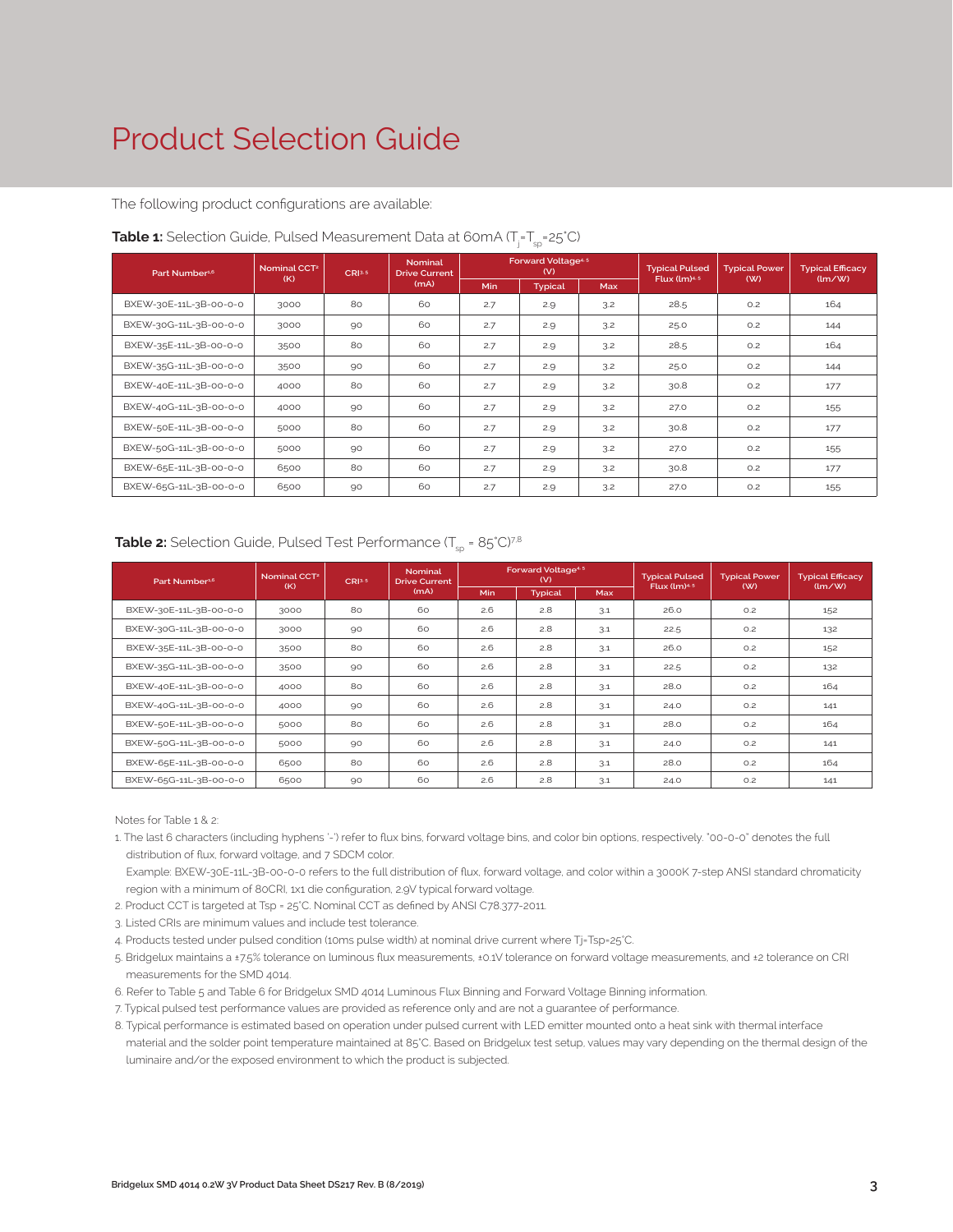## Electrical Characteristics

#### **Table 3: Electrical Characteristics**

|                          | <b>Drive Current</b> |                                  | <b>Forward Voltage</b><br>$(V)$ <sup>2,3</sup> |                | <b>Typical</b><br><b>Temperature</b><br>Coefficient           | <b>Typical</b><br><b>Thermal</b><br><b>Resistance</b>                |  |
|--------------------------|----------------------|----------------------------------|------------------------------------------------|----------------|---------------------------------------------------------------|----------------------------------------------------------------------|--|
| Part Number <sup>1</sup> | (mA)                 | <b>Minimum</b><br><b>Typical</b> |                                                | <b>Maximum</b> | of Forward<br>Voltage<br>$\Delta V \angle \Delta T$<br>(mV/C) | <b>Junction</b><br>to Solder Point <sup>4</sup><br>$R_{j-sp}$ (°C/W) |  |
| BXEW-xxE-11L-3B-00-0-0   | 60                   | 2.7                              | 2.9                                            | 3.2            | $-0.94$                                                       | 19                                                                   |  |

Notes for Table 3:

1. The last 6 characters (including hyphens '-') refer to flux bins, forward voltage bins, and color bin options, respectively. "00-0-00" denotes the full distribution of flux, forward voltage, and 7 SDCM color.

 Example: BXEW-30E-11L-3B-00-0-0 refers to the full distribution of flux, forward voltage, and color within a 3000K 7-step ANSI standard chromaticity region with a minimum of 80CRI, 1x1 die configuration, 2.9V typical forward voltage.

2. Bridgelux maintains a tolerance of ± 0.1V on forward voltage measurements. Voltage minimum and maximum values at the nominal drive current are guaranteed by 100% test.

3. Products tested under pulsed condition (10ms pulse width) at nominal drive current where Tsp = 25°C.

4. Thermal resistance value was calculated using total electrical input power; optical power was not subtracted from input power.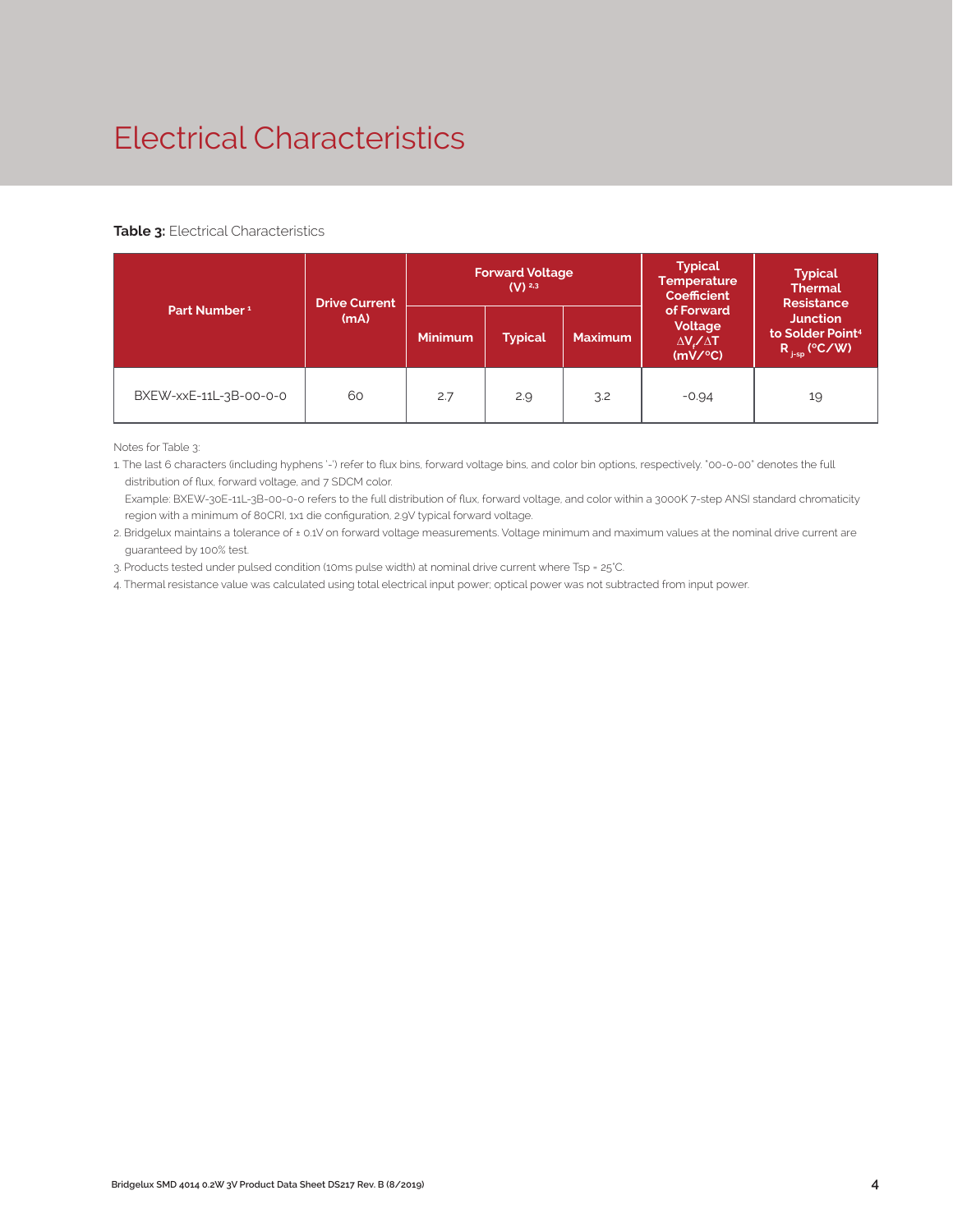## Absolute Maximum Ratings

## **Table 4:** Maximum Ratings

| Parameter                                             | Maximum Rating                                  |  |  |  |
|-------------------------------------------------------|-------------------------------------------------|--|--|--|
| LED Junction Temperature $(T_i)$                      | $125^{\circ}$ C                                 |  |  |  |
| Storage Temperature                                   | $-40^{\circ}$ C to $+105^{\circ}$ C             |  |  |  |
| Operating Solder Point Temperature (T <sub>Sp</sub> ) | -40°C to +105°C                                 |  |  |  |
| <b>Soldering Temperature</b>                          | 260°C or lower for a maximum of 10 seconds      |  |  |  |
| Maximum Drive Current                                 | 150 <sub>m</sub> A                              |  |  |  |
| Maximum Peak Pulsed Forward Current <sup>1</sup>      | 300mA                                           |  |  |  |
| Maximum Reverse Voltage <sup>2</sup>                  |                                                 |  |  |  |
| Moisture Sensitivity Rating                           | MSL <sub>3</sub>                                |  |  |  |
| Electrostatic Discharge                               | 2kV HBM. JEDEC-JS-001-HBM and JEDEC-JS-001-2012 |  |  |  |

Notes for Table 4:

1. Bridgelux recommends a maximum duty cycle of 10% and pulse width of 10 ms when operating LED SMD at maximum peak pulsed current specified. Maximum peak pulsed current indicate values where LED SMD can be driven without catastrophic failures.

2. Light emitting diodes are not designed to be driven in reverse voltage and will not produce light under this condition. no rating is provided.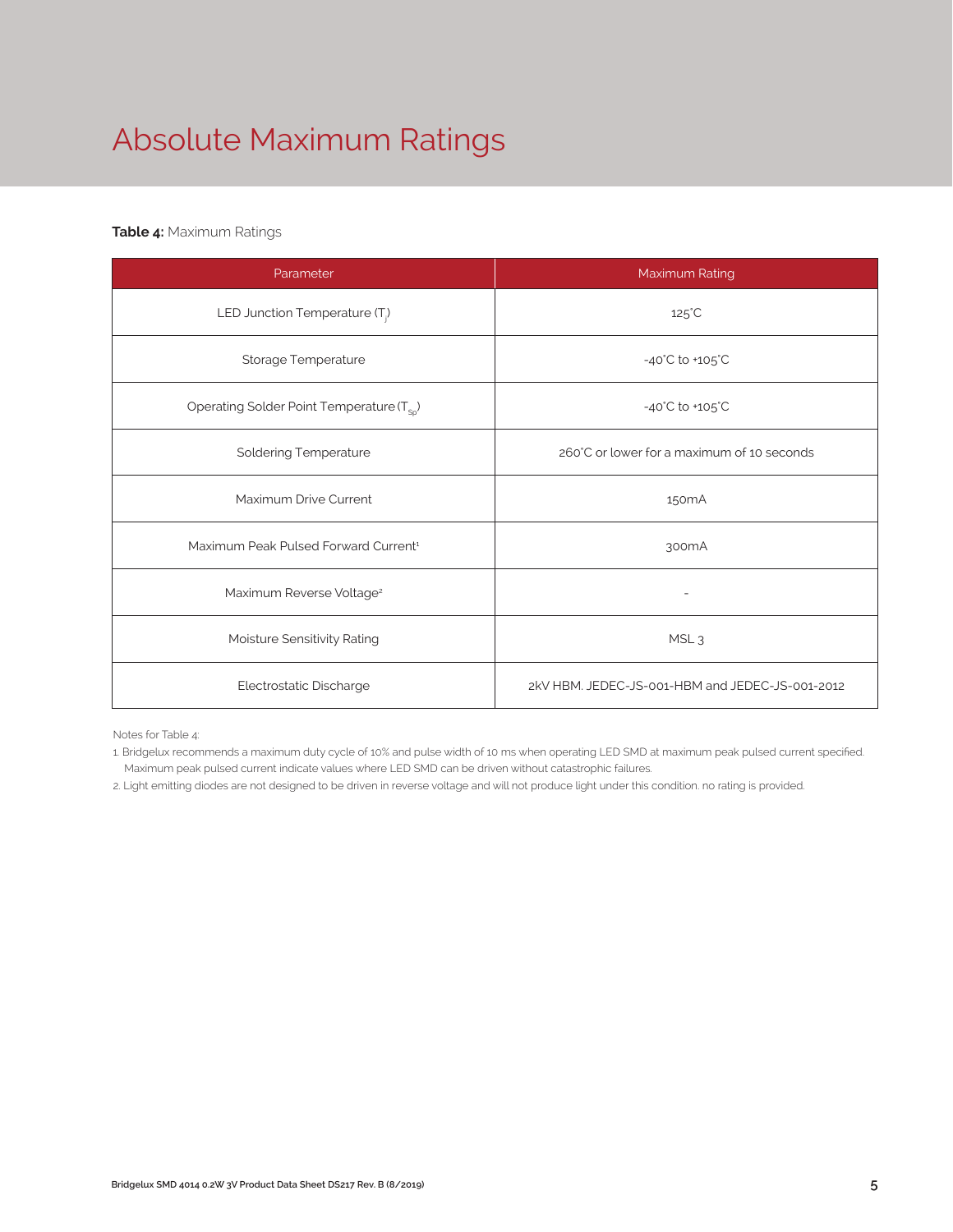## Product Bin Definitions

Table 5 lists the standard photometric luminous flux bins for Bridgelux SMD 4014 LEDs. Although several bins are listed, product availability in a particular bin varies by production run and by product performance. Not all bins are available in all CCTs.

| <b>Bin Code</b> | Minimum | <b>Maximum</b> | <b>Unit</b> | Condition      |
|-----------------|---------|----------------|-------------|----------------|
| 1A              | 22      | 24             |             |                |
| 1B              | 24      | 26             |             |                |
| 1 <sup>C</sup>  | 26      | 28             | lm          |                |
| 1D              | 28      | 30             |             | $I_{E} = 60mA$ |
| 1E              | 30      | 32             |             |                |
| 1F              | 32      | 34             |             |                |

## **Table 5:** Luminous Flux Bin Definitions at 60mA, T<sub>sp</sub>=25<sup>°</sup>C

Note for Table 5:

1. Bridgelux maintains a tolerance of ± 7.5% on luminous flux measurements.

| <b>Bin Code</b> | <b>Minimum</b> | Maximum | Unit | <b>Condition</b> |
|-----------------|----------------|---------|------|------------------|
| 8               | 2.6            | 2.7     |      |                  |
| 9               | 2.7            | 2.8     |      |                  |
| Α               | 2.8            | 2.9     |      |                  |
| B               | 2.9            | 3.0     |      | $I_c = 60mA$     |
|                 | 3.0            | 3.1     |      |                  |
| D               | 3.1            | 3.2     |      |                  |
| F               | 3.2            | 3.3     |      |                  |
|                 | 3.3            | 3.4     |      |                  |

## **Table 6:** Forward Voltage Bin Definition at 60mA, T<sub>sp</sub>=25°C

Note for Table 6:

1. Bridgelux maintains a tolerance of ± 0.1V on forward voltage measurements.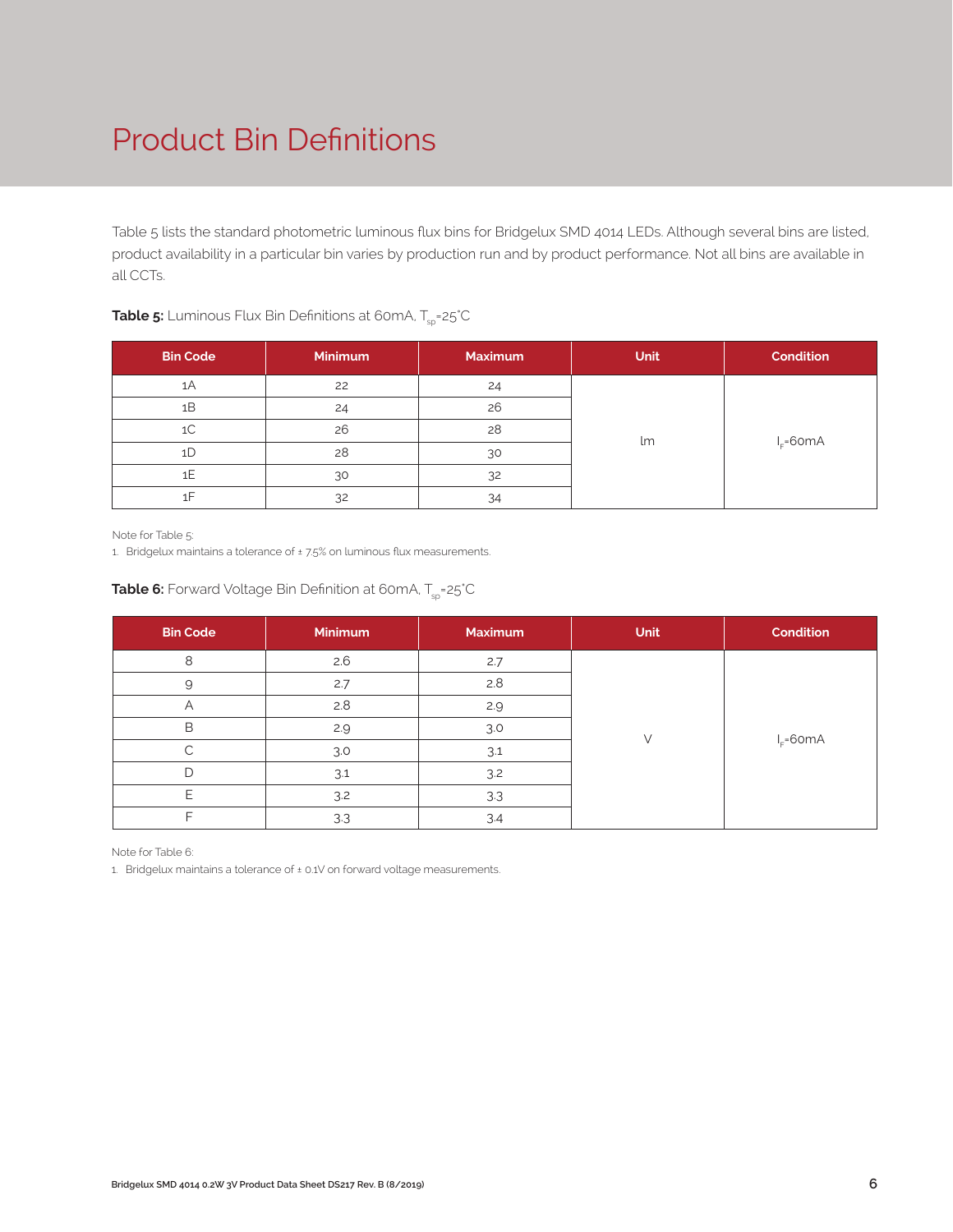## Product Bin Definitions

### **Table 7:** 3- and 5-step MacAdam Ellipse Color Bin Definitions

| <b>CCT</b> |                    |        | <b>Center Point</b> | <b>Major Axis</b> | <b>Minor Axis</b> | <b>Ellipse</b>        | <b>Color Bin</b> |
|------------|--------------------|--------|---------------------|-------------------|-------------------|-----------------------|------------------|
|            | <b>Color Space</b> | X      | Y                   |                   |                   | <b>Rotation Angle</b> |                  |
|            | 3 SDCM             | 0.4338 | 0.4030              | 0.00834           | 0.00408           | 53.22                 | 1                |
| 3000K      | 5 SDCM             | 0.4338 | 0.4030              | 0.01390           | 0.00680           | 53.22                 | 1/A/B/C/D        |
|            | 3 SDCM             | 0.4073 | 0.3917              | 0.00927           | 0.00414           | 54.00                 | 1                |
| 3500K      | 5 SDCM             | 0.4073 | 0.3917              | 0.01545           | 0.00690           | 54.00                 | 1/A/B/C/D        |
|            | 3 SDCM             | 0.3818 | 0.3797              | 0.00939           | 0.00402           | 53.72                 | 1                |
| 4000K      | 5 SDCM             | 0.3818 | 0.3797              | 0.01565           | 0.00670           | 53.72                 | 1/A/B/C/D        |
|            | 3 SDCM             | 0.3447 | 0.3553              | 0.00822           | 0.00354           | 59.62                 | 1                |
| 5000K      | 5 SDCM             | 0.3447 | 0.3553              | 0.01370           | 0.00590           | 59.62                 | 1/A/B/C/D        |
|            | 3 SDCM             | 0.3086 | 0.3246              | 0.00669           | 0.00285           | 58.57                 | 1                |
| 6500K      | 5 SDCM             | 0.3086 | 0.3246              | 0.01115           | 0.00475           | 58.57                 | 1/A/B/C/D        |

| <b>Point</b> |        | 3000K        | 3500K  |        |             | 4000K  |        | 5000K  |        | 6500K  | <b>Color Bin</b> |
|--------------|--------|--------------|--------|--------|-------------|--------|--------|--------|--------|--------|------------------|
|              | x      | $\mathbf{y}$ | X.     | У      | $\mathbf x$ | y      | x      | y      | x      | y      |                  |
|              | 0.4562 | 0.4260       | 0.4299 | 0.4165 | 0.4006      | 0.4044 | 0.3551 | 0.3760 | 0.3168 | 0.3445 |                  |
|              | 0.4299 | 0.4165       | 0.3996 | 0.4015 | 0.3736      | 0.3874 | 0.3376 | 0.3616 | 0.2991 | 0.3268 |                  |
| <b>ANSI</b>  | 0.4147 | 0.3814       | 0.3889 | 0.3690 | 0.3670      | 0.3578 | 0.3366 | 0.3369 | 0.3031 | 0.3077 |                  |
|              | 0.4373 | 0.3893       | 0.4147 | 0.3814 | 0.3898      | 0.3716 | 0.3515 | 0.3487 | 0.3184 | 0.3225 |                  |
|              | 0.4431 | 0.4213       | 0.4148 | 0.4090 | 0.3871      | 0.3959 | 0.3463 | 0.3687 | 0.3078 | 0.3355 | E/F/G/H          |
| $V$ -up      | 0.4377 | 0.4101       | 0.4112 | 0.3996 | 0.3847      | 0.3873 | 0.3457 | 0.3617 | 0.3087 | 0.3292 |                  |
|              | 0.4260 | 0.3854       | 0.4018 | 0.3752 | 0.3784      | 0.3647 | 0.3440 | 0.3427 | 0.3107 | 0.3150 |                  |
| V-down       | 0.4310 | 0.3960       | 0.4053 | 0.3844 | 0.3807      | 0.3730 | 0.3445 | 0.3495 | 0.3098 | 0.3214 |                  |
|              | 0.4223 | 0.3990       | 0.3941 | 0.3848 | 0.3702      | 0.3722 | 0.3371 | 0.3490 | 0.3011 | 0.3171 |                  |
| H-left       | 0.4283 | 0.4013       | 0.4012 | 0.3885 | 0.3755      | 0.3755 | 0.3395 | 0.3509 | 0.3044 | 0.3204 |                  |
|              | 0.4468 | 0.4077       | 0.4223 | 0.3990 | 0.3950      | 0.3875 | 0.3533 | 0.3620 | 0.3176 | 0.3337 |                  |
| H-right      | 0.4394 | 0.4052       | 0.4133 | 0.3945 | 0.3880      | 0.3834 | 0.3498 | 0.3592 | 0.3128 | 0.3289 |                  |
| Center       | 0.4338 | 0.4030       | 0.4073 | 0.3917 | 0.3818      | 0.3797 | 0.3447 | 0.3553 | 0.3086 | 0.3246 |                  |

Notes for Table 7:

1. Color binning at  $T_{sp}$ =25°C

2. Bridgelux maintains a tolerance of ± 0.007 on x and y color coordinates in the CIE 1931 color space.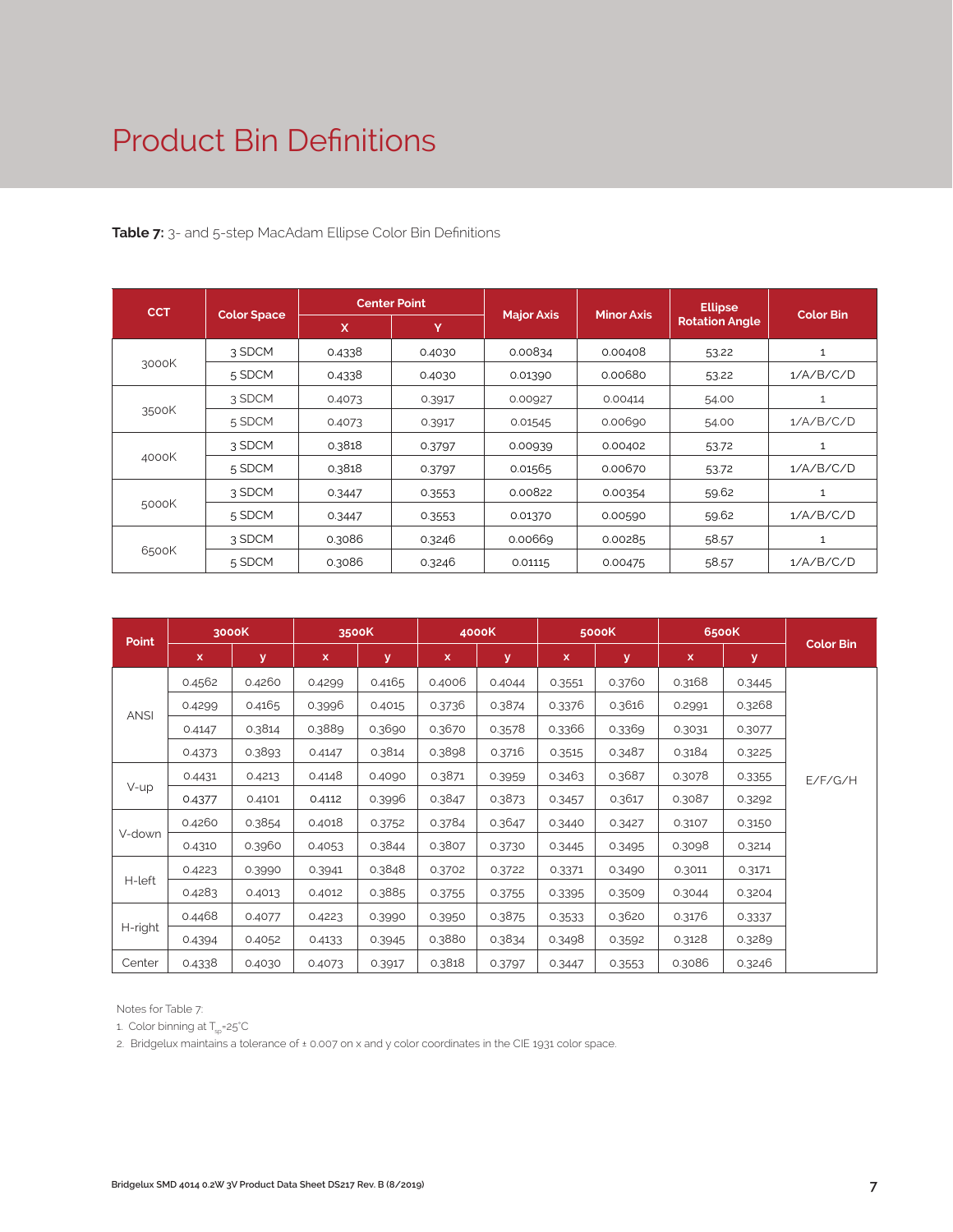## Product Bin Definitions









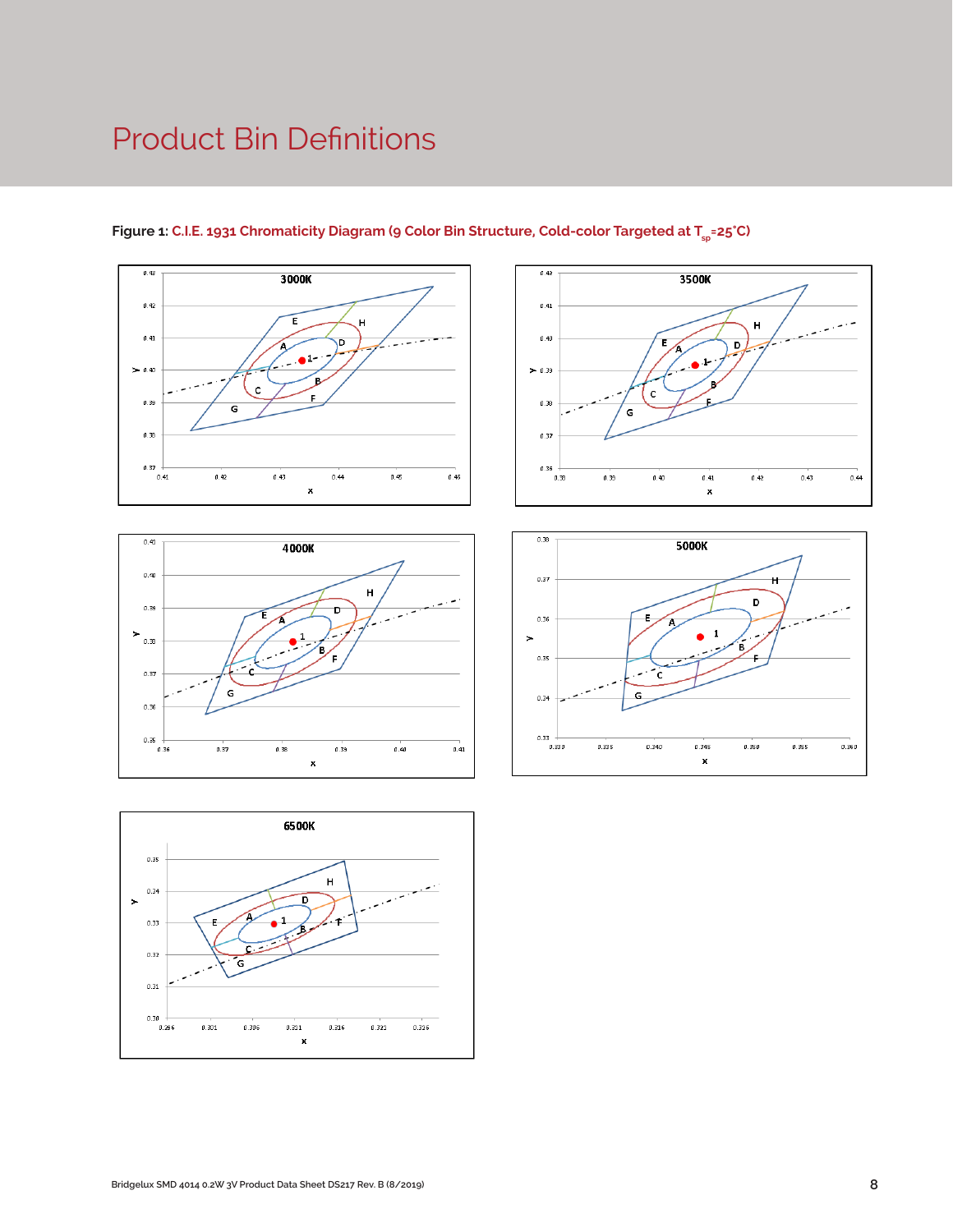## Performance Curves



### Figure 2: Drive Current vs. Voltage (T<sub>SD</sub>=25°C)





Note for Figure 3:

<sup>1.</sup> Bridgelux does not recommend driving LEDs at low currents. Doing so may produce unpredictable results. Pulse width modulation (PWM) is recommended for dimming effects.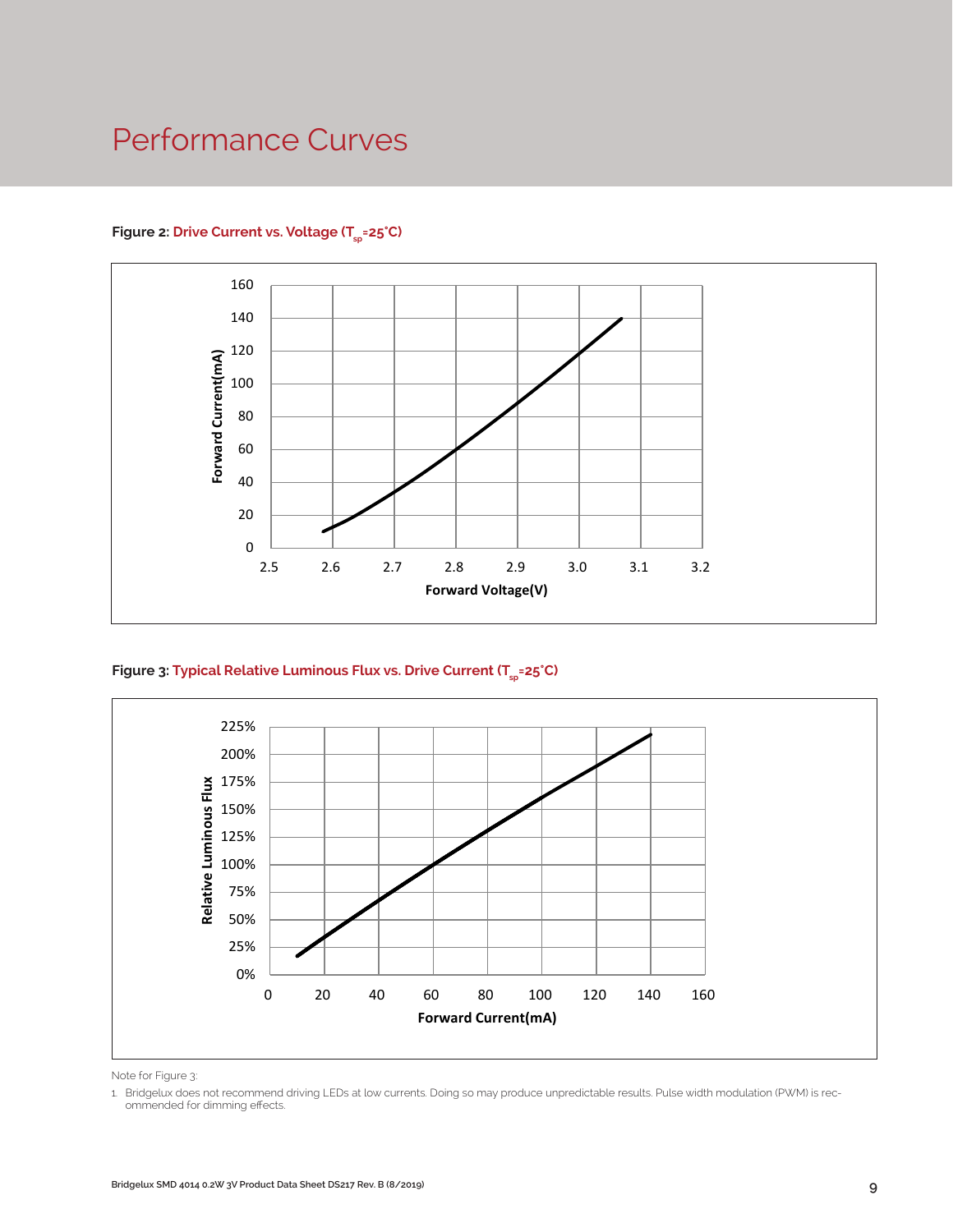## Performance Curves



#### **Figure 4: Typical Relative Flux vs. Solder Point Temperature**





Notes for Figures 5:

1. Characteristics shown for warm white based on 3000K CRI80 and 3000K CRI90 .

3. Characteristics shown for cool white based on 6500K CRI80 and 6500K CRI90

4. For other color SKUs, the shift in color will vary. Please contact your Bridgelux Sales Representative for more information.

<sup>2.</sup> Characteristics shown for neutral white based on 4000K and CRI80 .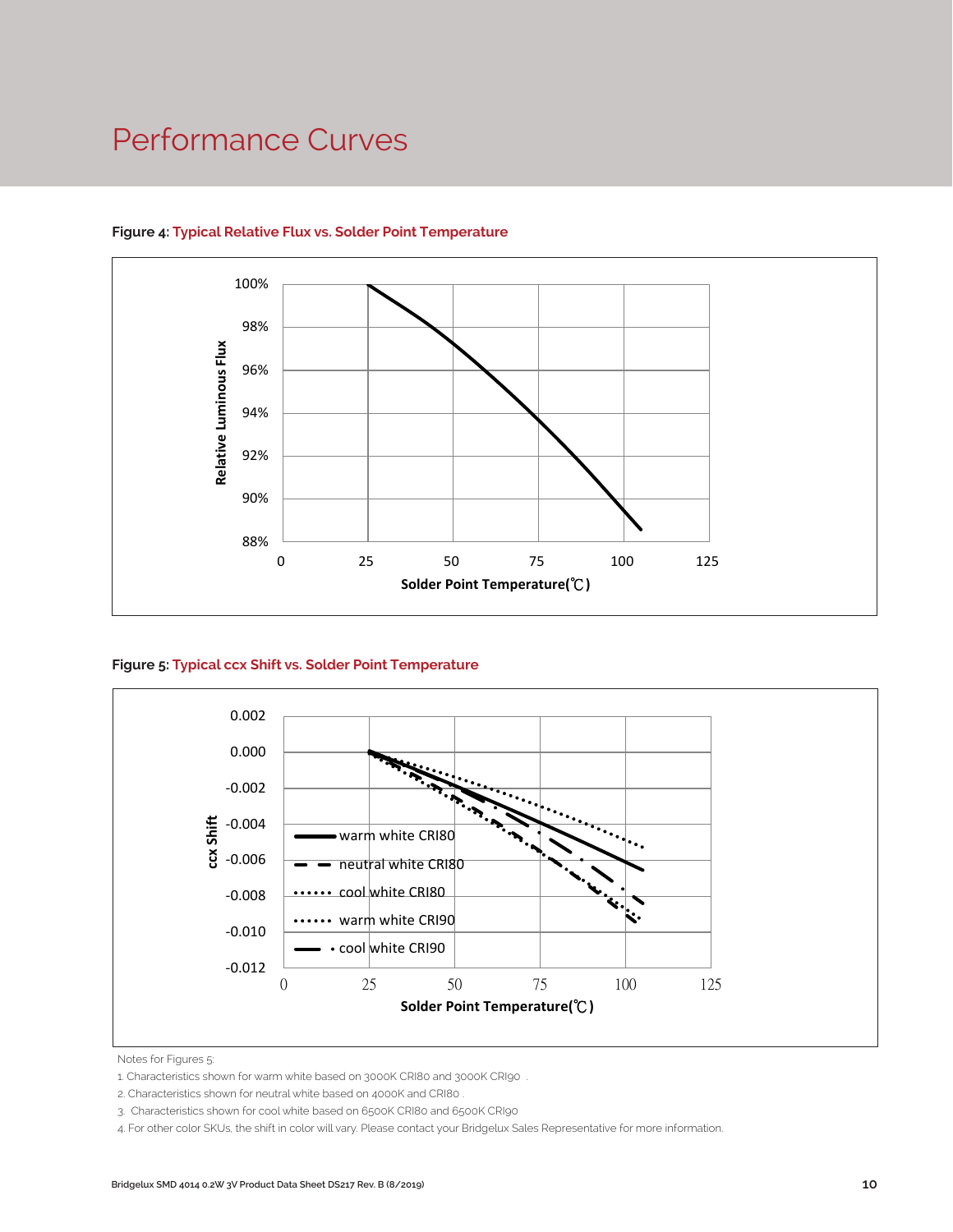## Performance Curves



#### **Figure 6: Typical ccy Shift vs.Solder Point Temperature**

Notes for Figures 6:

1. Characteristics shown for warm white based on 3000K CRI80 and 3000K CRI90 .

2. Characteristics shown for neutral white based on 4000K and CRI80 .

3. Characteristics shown for cool white based on 6500K CRI80 and 6500K CRI90 .

4. For other color SKUs, the shift in color will vary. Please contact your Bridgelux Sales Representative for more information.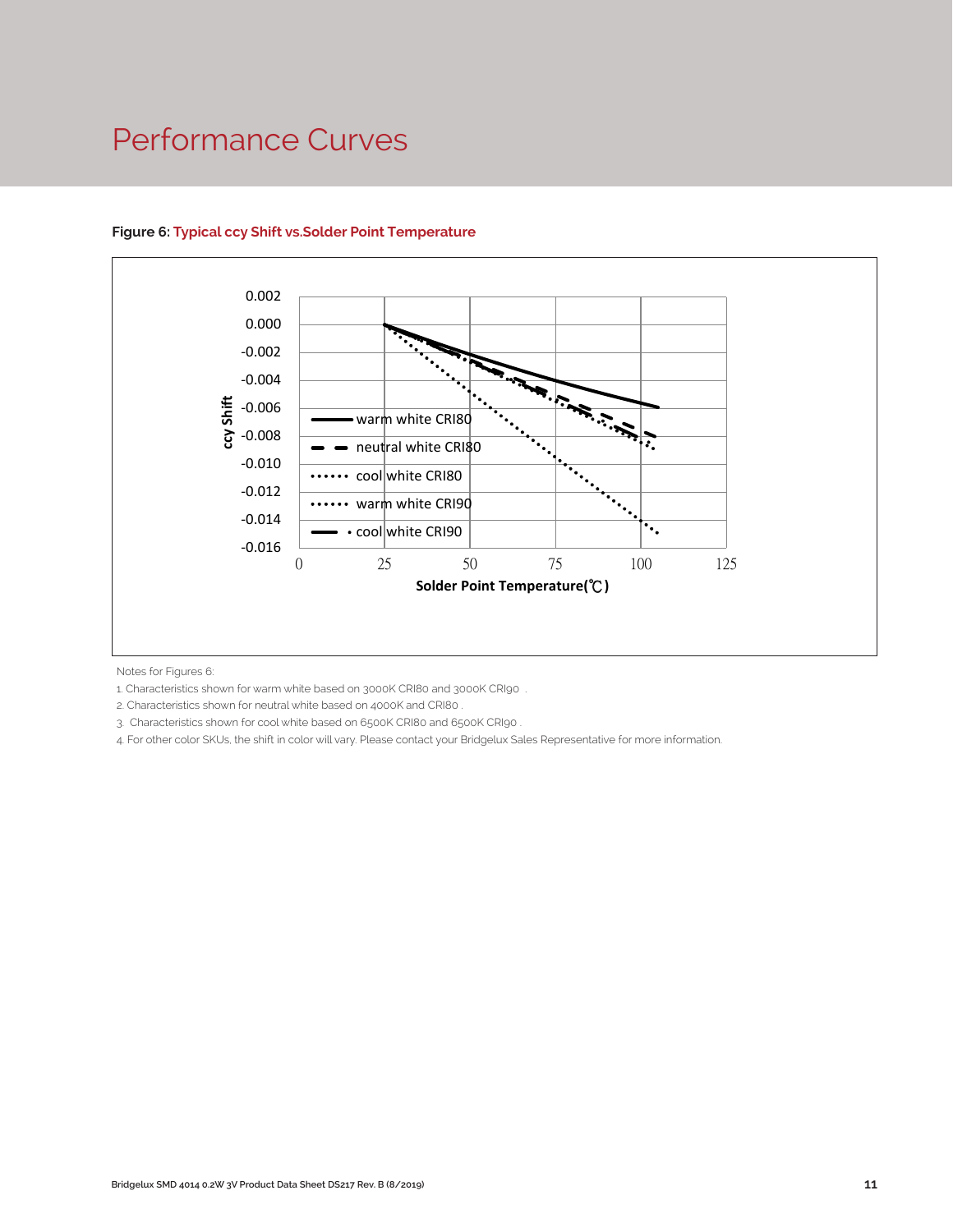## Typical Radiation Pattern



## Figure 7: Typical Spatial Radiation Pattern at 60mA, T<sub>er</sub>=25°C

Notes for Figure 7:

1. Typical viewing angle is 117°.

2. The viewing angle is defined as the off axis angle from the centerline where luminous intensity (Iv) is ½ of the peak value.

Figure 8: Typical Polar Radiation Pattern at 60mA, T<sub>sp</sub>=25°C

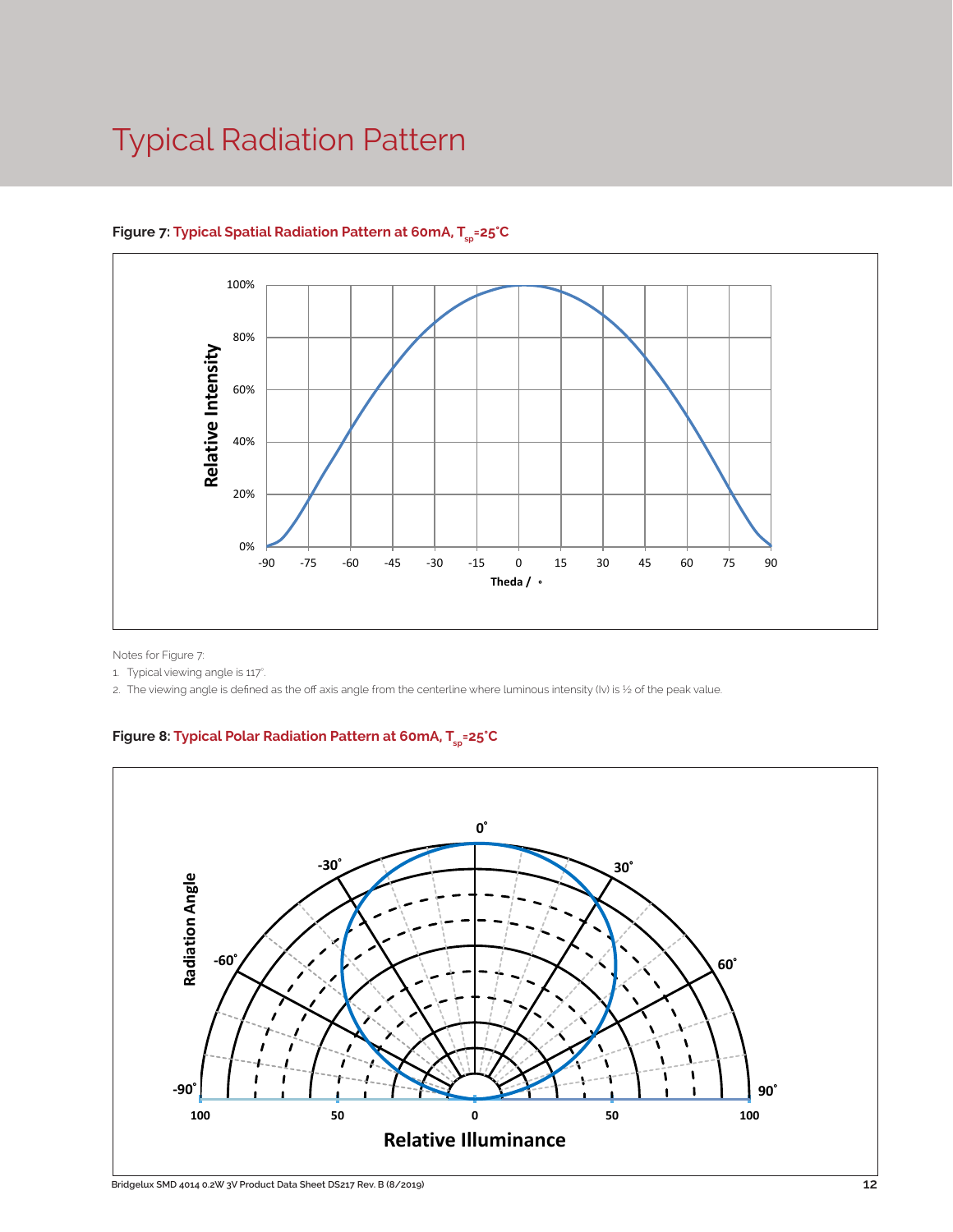## Typical Color Spectrum





Notes for Figure 9:

1. Color spectra measured atnominal current for Tsp = 25°C

2. Color spectra shown for 80 and 90 CRI products.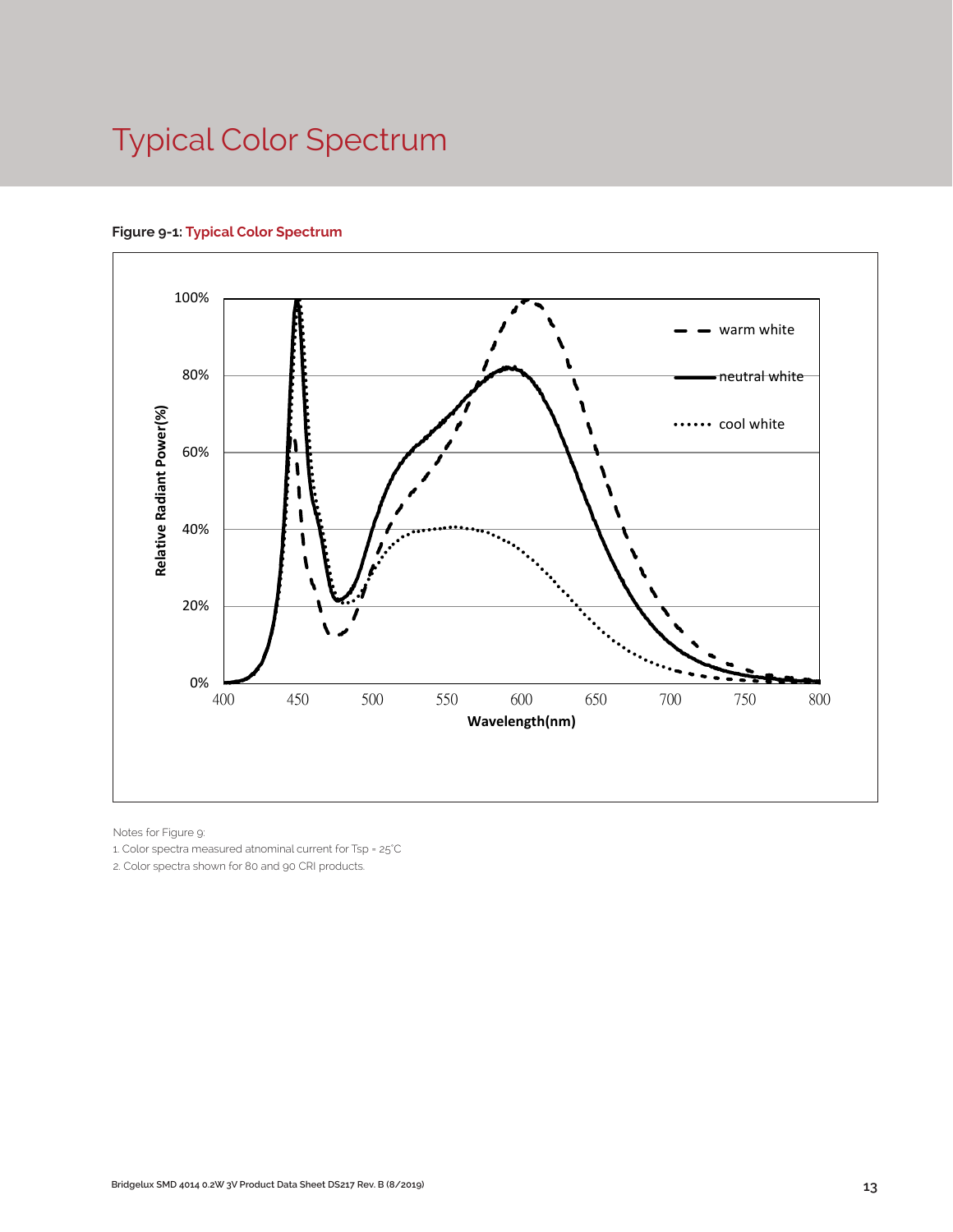## Mechanical Dimensions

### **Figure 10: Drawing for SMD 4014**



**Side View** 

Notes for Figure 10:

1. Drawings are not to scale.

- 2. Drawing dimensions are in millimeters.
- 3. Unless otherwise specified, tolerances are ± 0.10mm.

#### **Recommended PCB Soldering Pad Pattern**

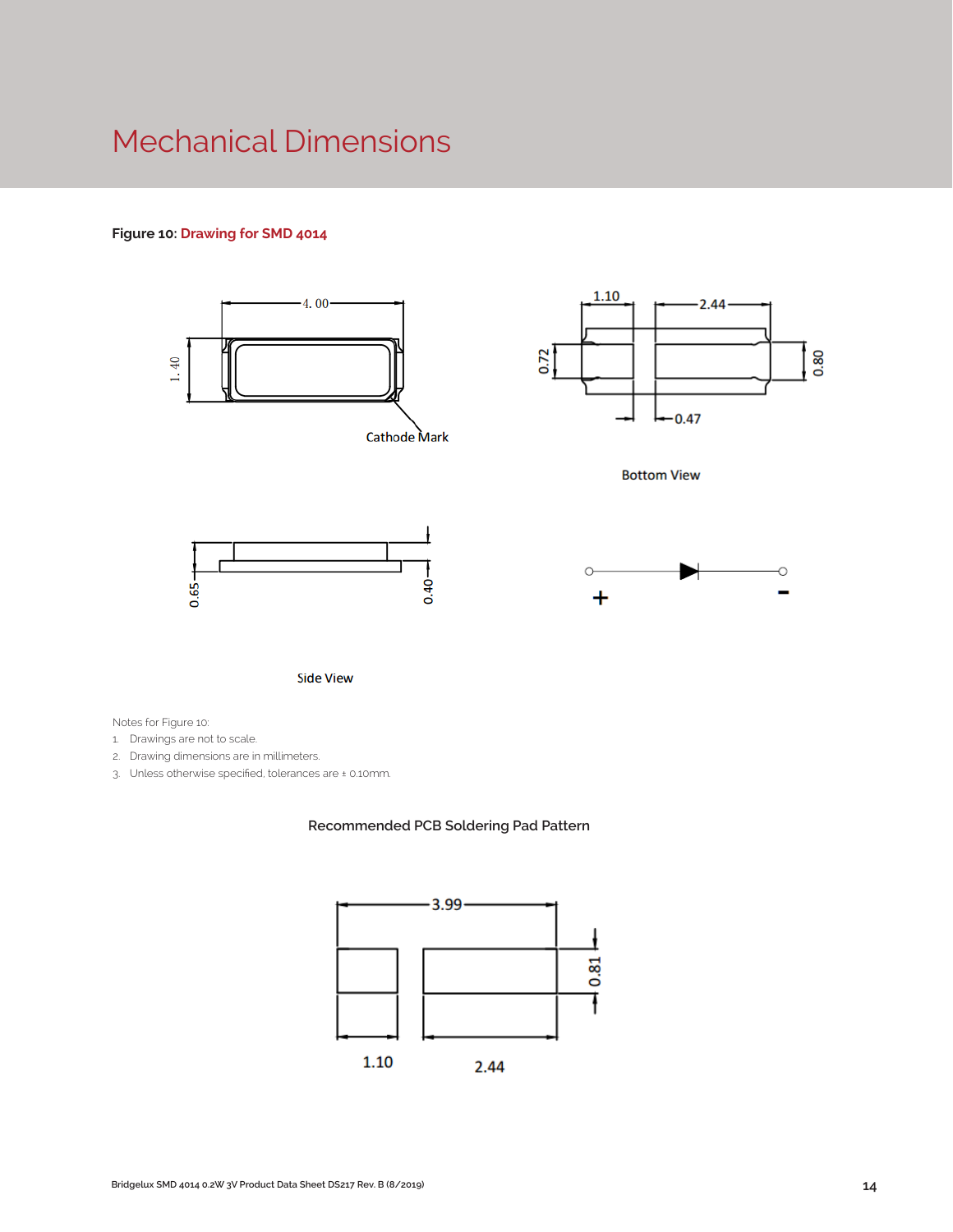# Reliability

#### **Table 8: Reliability Test Items and Conditions**

| No.            | <b>Items</b>                        | Reference<br><b>Standard</b> | <b>Test Conditions</b>                                                                                    | <b>Drive</b><br><b>Current</b> | <b>Test Duration</b> | <b>Units</b><br>Failed/Tested |
|----------------|-------------------------------------|------------------------------|-----------------------------------------------------------------------------------------------------------|--------------------------------|----------------------|-------------------------------|
| $\mathbf{1}$   | Moisture/Reflow Sensitivity         | J-STD-020E                   | $Tstd = 260°C$ , 10sec,<br>Precondition: 60°C, 60%RH, 168hr                                               | ٠                              | 3 reflows            | 0/22                          |
| $\overline{c}$ | Low Temperature Storage             | JESD22-A119                  | $T_a = -40^{\circ}C$                                                                                      | $\sim$                         | 1000 hours           | 0/22                          |
| 3              | High Temperature Storage            | JESD22-A103D                 | $T_a = 105^{\circ}C$                                                                                      |                                | 1000 hours           | 0/22                          |
| $\overline{4}$ | Low Temperature Operating Life      | JESD22-A108D                 | $T_a = -40^{\circ}C$                                                                                      | 60 <sub>m</sub> A              | 1000 hours           | 0/22                          |
| 5              | Temperature Humidity Operating Life | JESD22-A101C                 | $T_{\rm SD} = 85^{\circ}$ C, RH=85%                                                                       | 60 <sub>m</sub> A              | 1000 hours           | 0/22                          |
| 6              | High Temperature Operating Life     | JESD22-A108D                 | $T_{\rm sn}$ =105°C                                                                                       | 150 <sub>m</sub> A             | 1000 hours           | 0/22                          |
| 7              | Power switching                     | IEC62717:2014                | $T_{\rm SD}$ = 105 $\degree$ C<br>30 sec on, 30 sec off                                                   | 150 <sub>m</sub> A             | 30000 cycles         | 0/22                          |
| 8              | Thermal Shock                       | JESD22-A106B                 | $T_a = -40^{\circ}C - 100^{\circ}C$ ;<br>Dwell: 15min; Transfer: 10sec                                    |                                | 200 cycles           | 0/22                          |
| 9              | Temperature Cycle                   | JESD22-A104E                 | $T_a = -40^{\circ}C \sim 100^{\circ}C$ ;<br>Dwell at extreme temperature: 15min;<br>Ramp rate < 105°C/min |                                | 200 cycles           | 0/22                          |
| 10             | Electrostatic Discharge             | JS-001-2012                  | HBM, 2KV, 1.5kΩ, 100pF,<br>Alternately positive or negative                                               |                                |                      | 0/22                          |

### **Passing Criteria**

| <b>Item</b>                     | <b>Symbol</b> | Test Condition    | <b>Passing Criteria</b> |
|---------------------------------|---------------|-------------------|-------------------------|
| Forward Voltage                 | Vf            | 60 <sub>m</sub> A | ΔVf<10%                 |
| Luminous Flux                   | ŀ٧            | 60 <sub>m</sub> A | ∆Fv<30%                 |
| <b>Chromaticity Coordinates</b> | (x, y)        |                   | Δu'v'<0.007             |

Notes for Table 8:

1. Measurements are performed after allowing the LEDs to return to room temperature

2.  $T_{\text{std}}$ : reflow soldering temperature;  $T_{\text{a}}$ : ambient temperature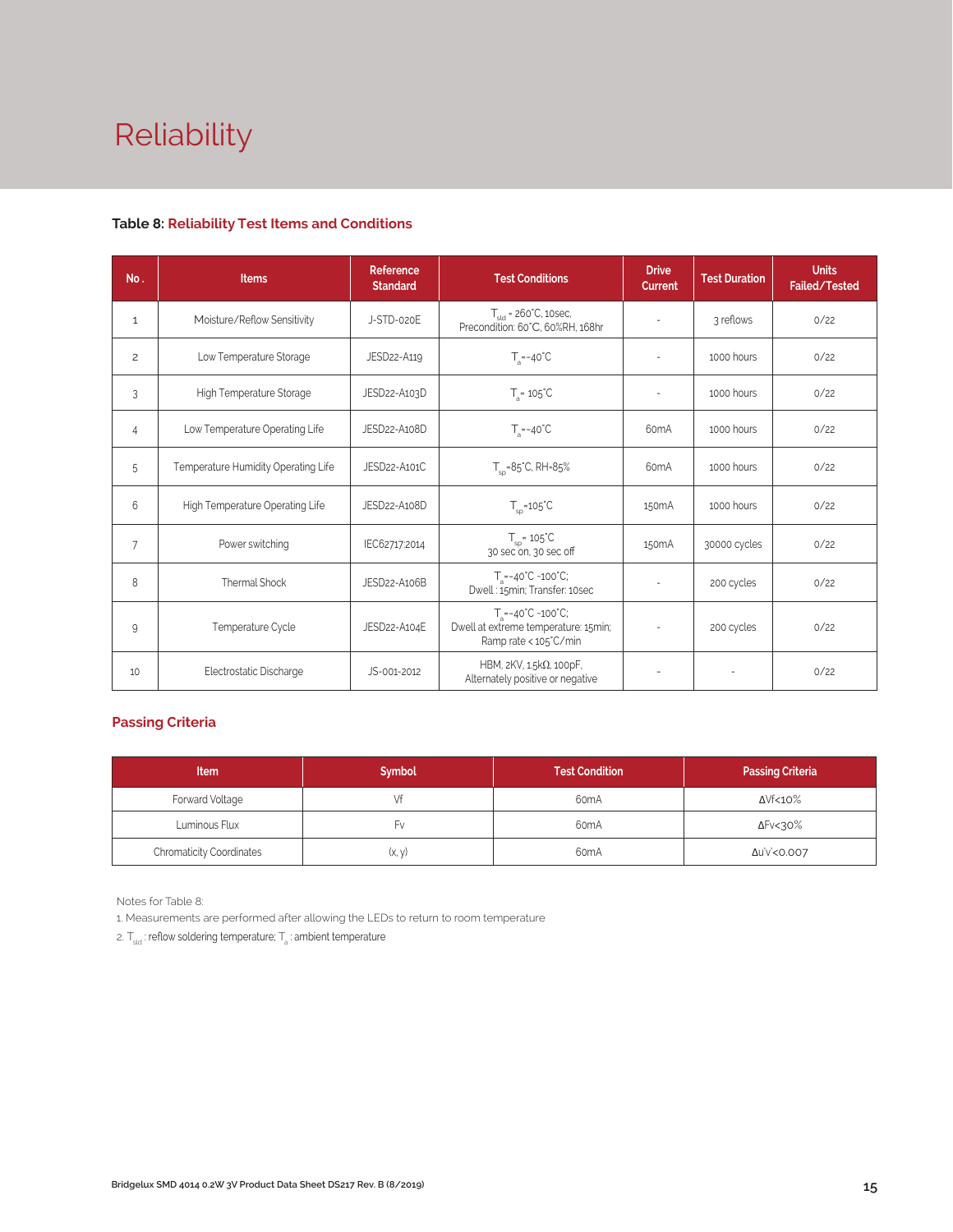## Reflowing Characteristics

#### **Figure 11 : Reflow Profile**



| <b>Profile Feature</b>                                                 | <b>Lead Free Assembly</b> |  |  |
|------------------------------------------------------------------------|---------------------------|--|--|
| Temperature Min. (Tsmin)                                               | 160 °C                    |  |  |
| Temperature Min. (T <sub>Smax</sub> )                                  | $205^{\circ}$ C           |  |  |
| Time (ts) from Ts <sub>min</sub> to Ts <sub>max</sub>                  | 60-150 seconds            |  |  |
| Ramp-Up Rate $(TL$ to $Tp)$                                            | 3 °C/second               |  |  |
| Liquidus Temperature (TL)                                              | 220 °C                    |  |  |
| Time (tL) Maintained Above TL                                          | 60-150 seconds            |  |  |
| Peak Package Body Temperature (Tp)                                     | 260 °C max.               |  |  |
| Time (tp) Within 5 °C of the Specified Classification Temperature (Tc) | 25 seconds max.           |  |  |
| Ramp-Down Rate $(T_P$ to $T_L$ )                                       | 5 °C/second max.          |  |  |
| Time 25 °C to Peak Temperature                                         | 10 minutes max.           |  |  |

#### **Figure 12 : Pick and Place**



Note for Figure 12:

1. When using a pick and place machine, choose a nozzle that has a larger diameter than the LED's emitting surface. Using a Pick-and-Place nozzle with a smaller diameter than the size of the LEDs emitting surface will cause damage and may also cause the LED to not illuminate.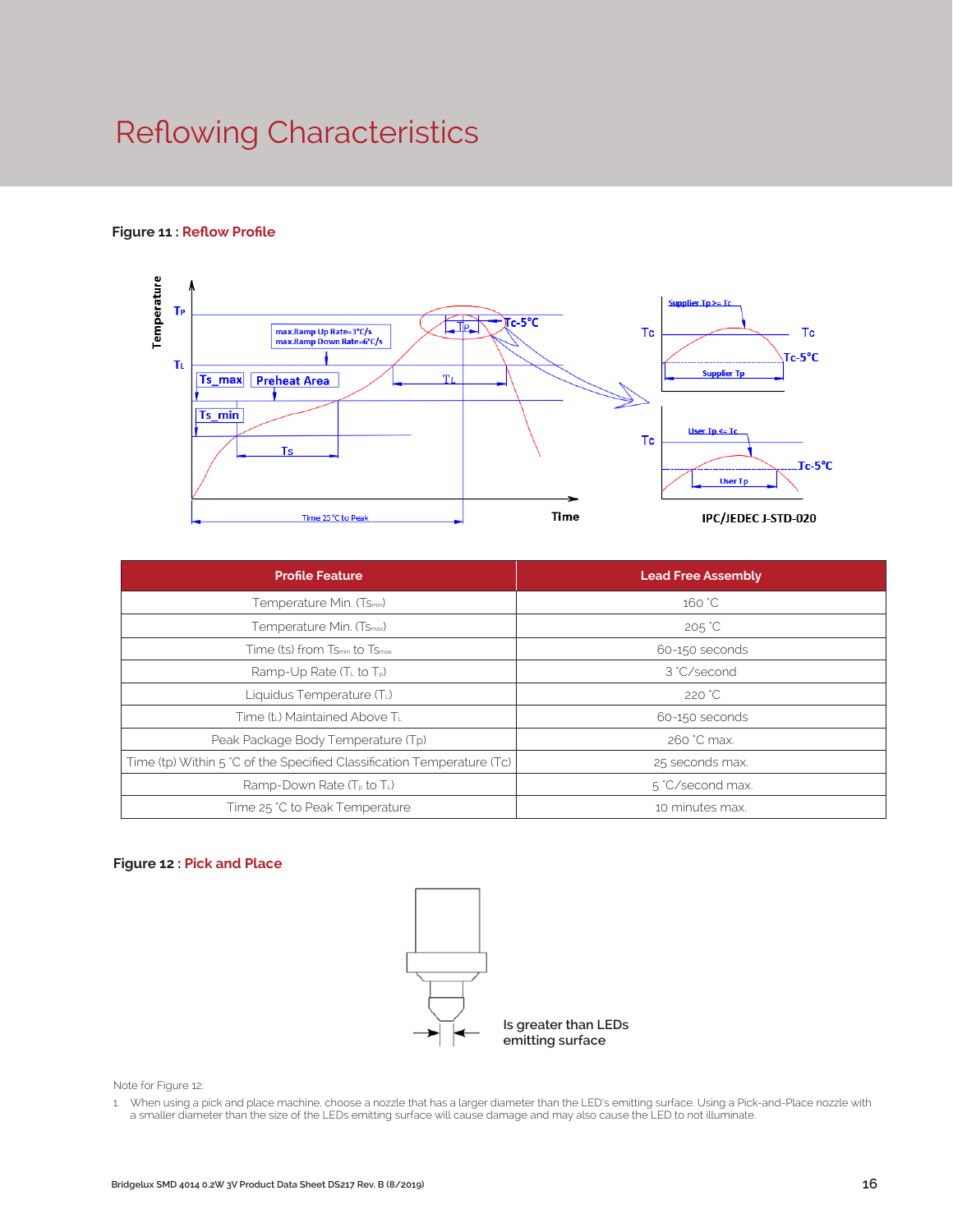## Packaging

#### **Figure 13: Emitter Reel Drawings**



Note for Figure 13:

1. Drawings are not to scale. Drawing dimensions are in millimeters.

#### **Figure 14: Emitter Tape Drawings**



Note for Figure 14:

1. Drawings are not to scale. Drawing dimensions are in millimeters.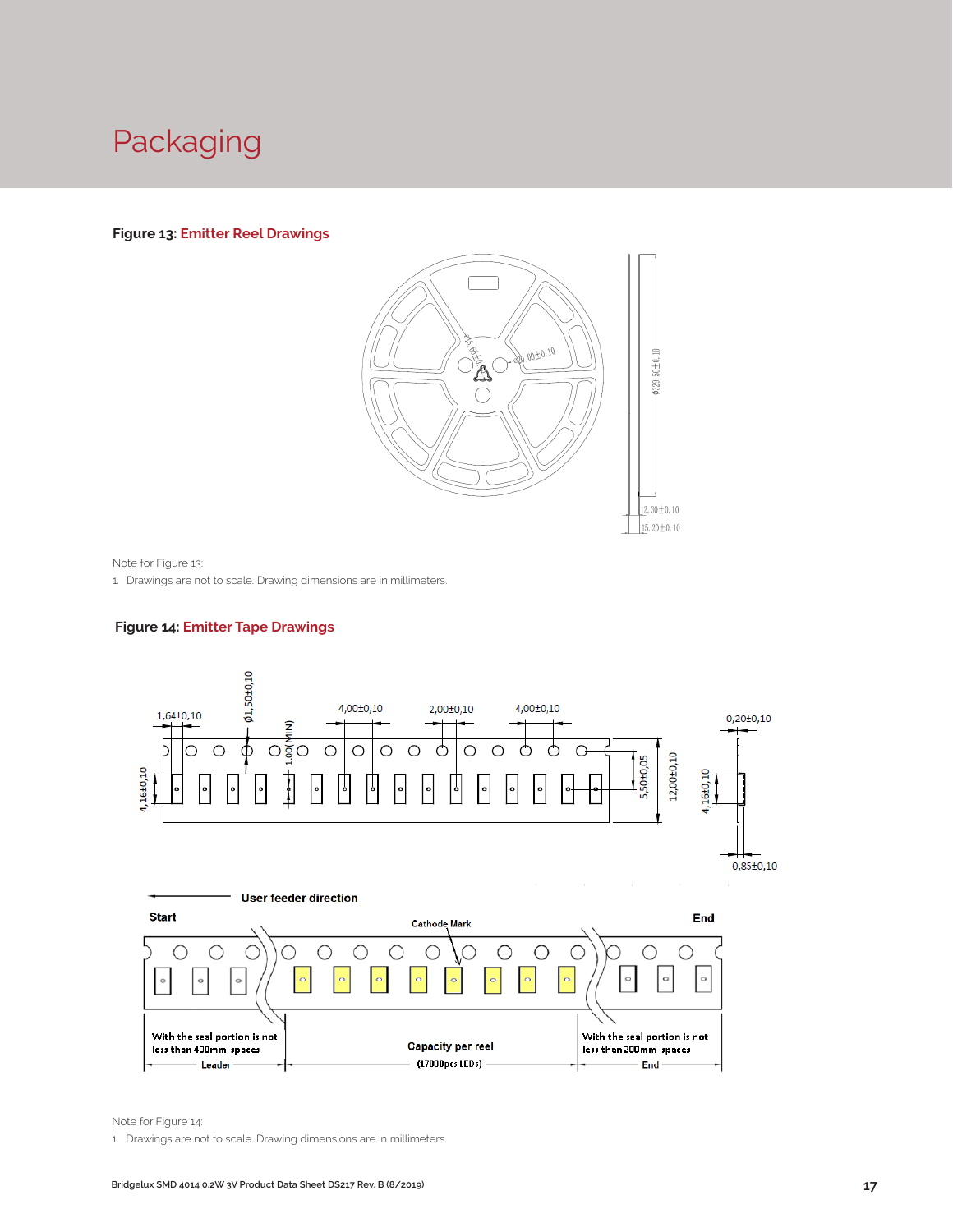## Packaging

## **Figure 15: Emitter Reel Packaging Drawings**



Note for Figure 15:

1. Drawings are not to scale.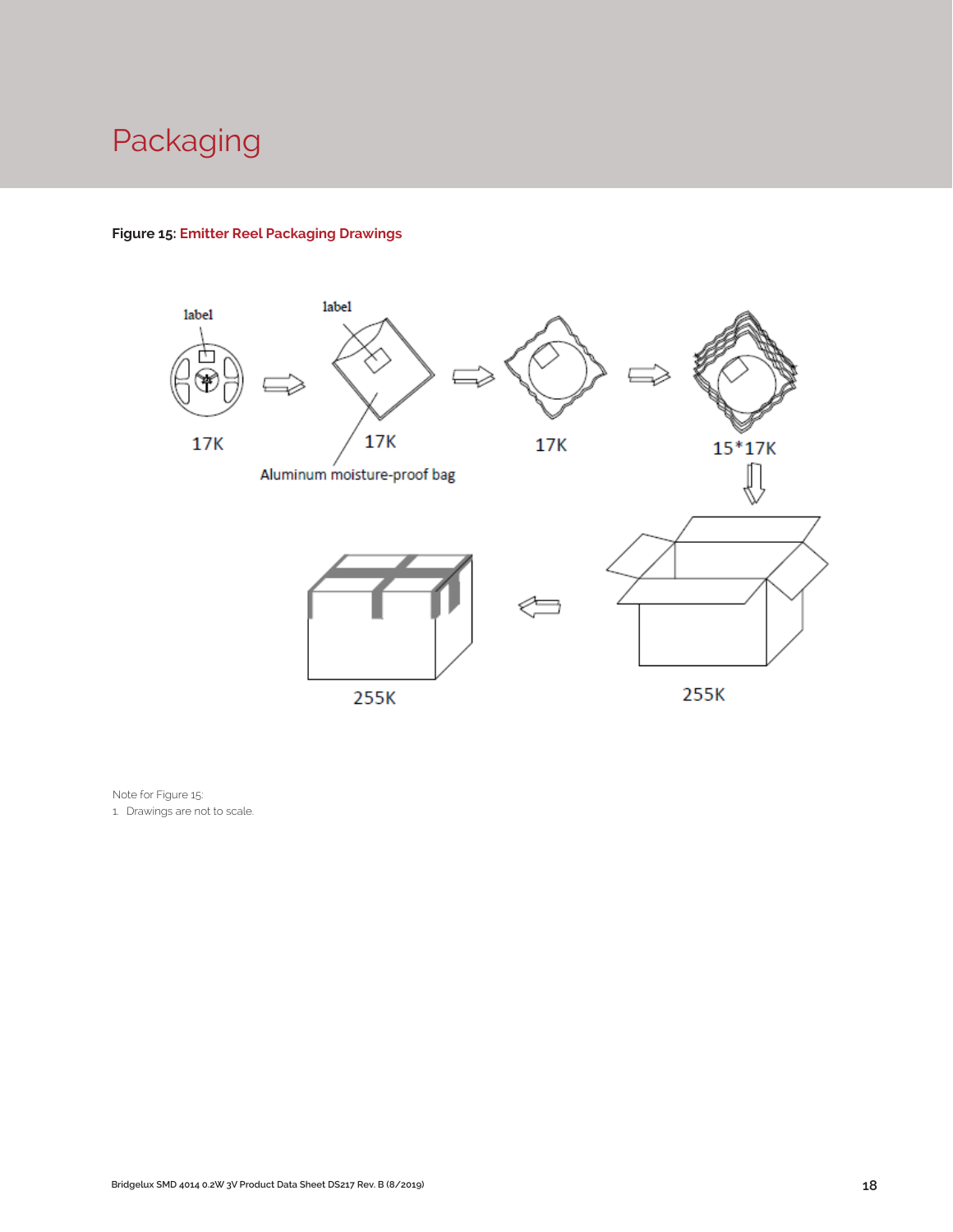## Design Resources

Please contact your Bridgelux sales representative for assistance.

## **Precautions**

#### **CAUTION: CHEMICAL EXPOSURE HAZARD**

Exposure to some chemicals commonly used in luminaire manufacturing and assembly can cause damage to the LED emitter. Please consult Bridgelux Application Note AN51 for additional information.

#### **CAUTION: EYE SAFETY**

Eye safety classification for the use of Bridgelux SMD LED emitter is in accordance with IEC specification EN62471: Photobiological Safety of Lamps and Lamp Systems. SMD LED emitters are classified as Risk Group 1 when operated at or below the maximum drive current. Please use appropriate precautions. It is important that employees working with LEDs are trained to use them safely.

#### **CAUTION: RISK OF BURN**

Do not touch the SMD LED emitter during operation. Allow the emitter to cool for a sufficient period of time before handling. The SMD LED emitter may reach

## Disclaimers

#### **MINOR PRODUCT CHANGE POLICY**

The rigorous qualification testing on products offered by Bridgelux provides performance assurance. Slight cosmetic changes that do not affect form, fit, or function may occur as Bridgelux continues product optimization.

## **CAUTION**

touched.

#### **CONTACT WITH LIGHT EMITTING SURFACE (LES)**

Avoid any contact with the LES. Do not touch the LES of the emitter or apply stress to the LES (yellow phosphor resin area). Contact may cause damage to the emitter

Optics and reflectors must not be mounted in contact with the LES (yellow phosphor resin area).

#### **STANDARD TEST CONDITIONS**

Unless otherwise stated, LED emitter testing is performed at the nominal drive current.